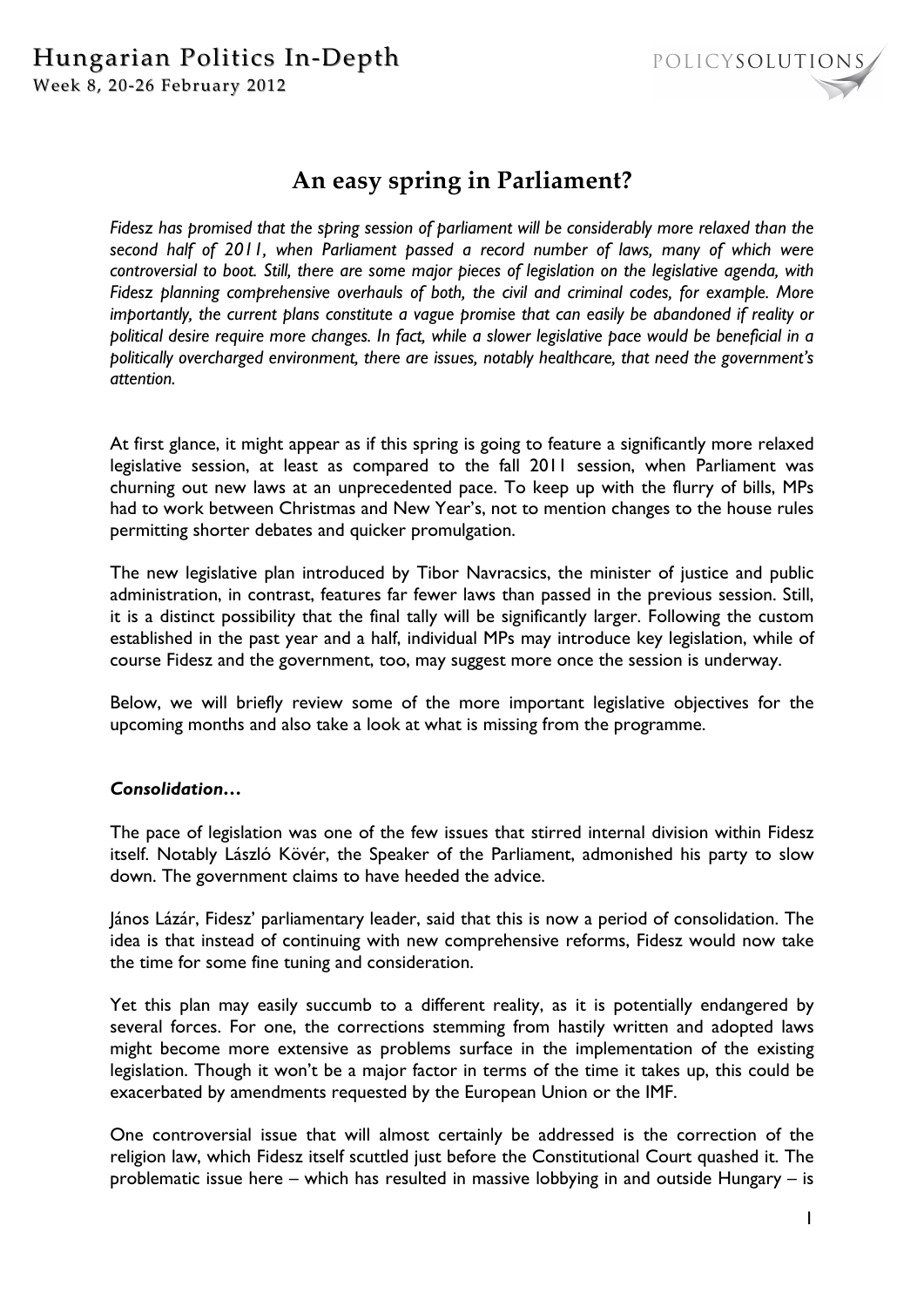Week 8, 20-26 February 2012



what churches will be officially recognised by the state, which is key to the survival and/or functioning of especially smaller denominations.

Furthermore, since its revolution is incomplete in certain areas, Fidesz may itself decide not to delay the legislative changes it deems necessary. Most importantly, a number of important policy areas – e.g. health and pensions – arguably still need reforms. While Fidesz has thus far not published specific plans to address these areas in the next months, it may find that it is necessary or advisable.

### *New codes: Civil and…*

In its relaxed spring session, Fidesz plans to comprehensively reform both the civil and the criminal code, both of which may feature substantial changes. Many questions loom with regard to the civil code, especially since the previous government adopted a new civil code in February 2010. That reform contained a number of liberalisations, notably on the rights of people under guardianship and in terms of family law. Following a petition by Fidesz, however, the Constitutional Court struck down the new Code before it could enter into effect, arguing that the transition time was too short (the Code was to become effective in January 2012).

Fidesz' new version of the Civil Code, whose reform has been an ongoing process since 1998, will likely not include some of the liberalisations contained in the previous reform bill. Organisations representing people with disabilities worry particularly about the guardianship provisions. The new code will probably also include provisions that will add a new dimension to the already controversial media law, as general remedies for defamation and injury will make it possible to demand more money from the press, too. The question is also whether some of the proposals that Fidesz proposed as amendments to the previous – ultimately failed – Code, e.g. making marital fidelity a legal issue, making divorces more difficult and abolishing civil unions, will also find their way into the final draft of the new Code.

#### *…criminal*

As anticipated, the draft of the new Criminal Code is also primarily about severity. The drafters' commentary cites the Programme of National Co-operation in emphasising that the goal is to ensure that "Hungary is no paradise for criminal offenders." In response to growing concerns about crime in general and petty crime specifically, Fidesz has of course already enacted two of its trademark measures, the zero tolerance and three strikes policies.

Now the Criminal Code will likely enshrine greater rights of self-defence, feature more severe sentences for some crimes, (including the extension of forced medical lockup for sexual crimes, to potentially cover a lifetime) and abolish the statutes of limitations for some serious crimes.